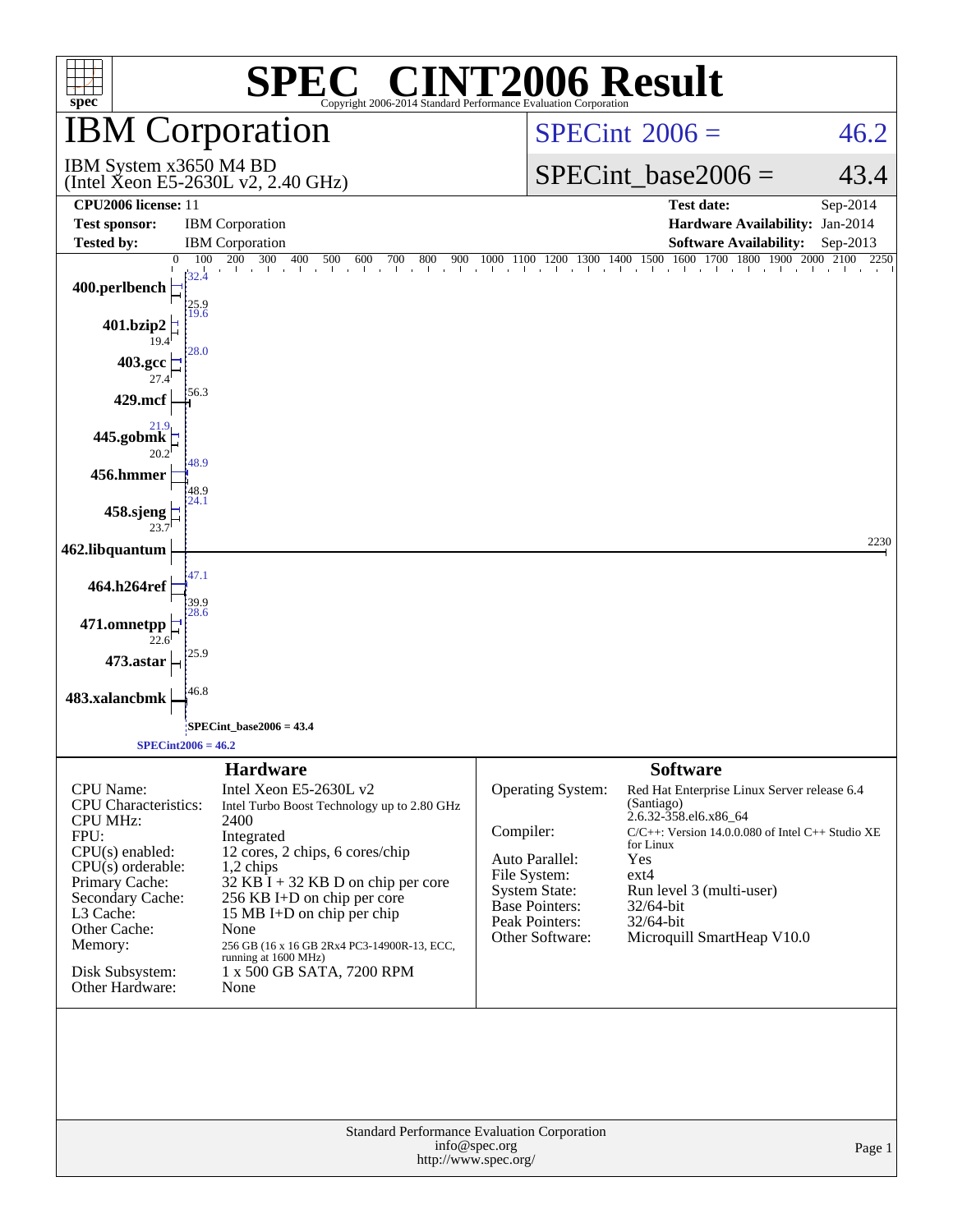

# IBM Corporation

### $SPECint2006 = 46.2$  $SPECint2006 = 46.2$

#### IBM System x3650 M4 BD

(Intel Xeon E5-2630L v2, 2.40 GHz)

SPECint base2006 =  $43.4$ 

**[CPU2006 license:](http://www.spec.org/auto/cpu2006/Docs/result-fields.html#CPU2006license)** 11 **[Test date:](http://www.spec.org/auto/cpu2006/Docs/result-fields.html#Testdate)** Sep-2014 **[Test sponsor:](http://www.spec.org/auto/cpu2006/Docs/result-fields.html#Testsponsor)** IBM Corporation **[Hardware Availability:](http://www.spec.org/auto/cpu2006/Docs/result-fields.html#HardwareAvailability)** Jan-2014 **[Tested by:](http://www.spec.org/auto/cpu2006/Docs/result-fields.html#Testedby)** IBM Corporation **[Software Availability:](http://www.spec.org/auto/cpu2006/Docs/result-fields.html#SoftwareAvailability)** Sep-2013

#### **[Results Table](http://www.spec.org/auto/cpu2006/Docs/result-fields.html#ResultsTable)**

|                                                                                                           | <b>Base</b>    |       |                |       |                |       | <b>Peak</b>    |              |                |              |                |              |
|-----------------------------------------------------------------------------------------------------------|----------------|-------|----------------|-------|----------------|-------|----------------|--------------|----------------|--------------|----------------|--------------|
| <b>Benchmark</b>                                                                                          | <b>Seconds</b> | Ratio | <b>Seconds</b> | Ratio | <b>Seconds</b> | Ratio | <b>Seconds</b> | <b>Ratio</b> | <b>Seconds</b> | <b>Ratio</b> | <b>Seconds</b> | <b>Ratio</b> |
| 400.perlbench                                                                                             | 378            | 25.9  | 377            | 25.9  | 378            | 25.9  | 302            | 32.4         | 302            | 32.3         | 301            | 32.4         |
| 401.bzip2                                                                                                 | 497            | 19.4  | 496            | 19.4  | 497            | 19.4  | 491            | 19.6         | 492            | 19.6         | 492            | <b>19.6</b>  |
| $403.\text{gcc}$                                                                                          | 294            | 27.3  | 293            | 27.5  | 294            | 27.4  | 287            | 28.0         | 287            | 28.0         | 288            | 27.9         |
| $429$ mcf                                                                                                 | 162            | 56.3  | 161            | 56.7  | 163            | 56.0  | 162            | 56.3         | 161            | 56.7         | 163            | 56.0         |
| $445$ .gobmk                                                                                              | 520            | 20.2  | 520            | 20.2  | 520            | 20.2  | 479            | 21.9         | 479            | 21.9         | 479            | 21.9         |
| 456.hmmer                                                                                                 | <u> 191</u>    | 48.9  | 191            | 48.8  | 191            | 48.9  | 195            | 47.9         | <b>191</b>     | 48.9         | 191            | 48.9         |
| $458$ .sjeng                                                                                              | 510            | 23.7  | 510            | 23.7  | 511            | 23.7  | 501            | 24.1         | 501            | 24.1         | 502            | 24.1         |
| 462.libquantum                                                                                            | 9.30           | 2230  | 9.30           | 2230  | 9.30           | 2230  | 9.30           | 2230         | 9.30           | 2230         | 9.30           | 2230         |
| 464.h264ref                                                                                               | 555            | 39.9  | 554            | 39.9  | 555            | 39.9  | 470            | 47.1         | 469            | 47.2         | 475            | 46.6         |
| 471.omnetpp                                                                                               | 276            | 22.6  | 277            | 22.6  | 281            | 22.2  | 211            | 29.6         | 218            | 28.6         | 230            | 27.2         |
| 473.astar                                                                                                 | 273            | 25.7  | 271            | 25.9  | 271            | 25.9  | 273            | 25.7         | 271            | 25.9         | 271            | 25.9         |
| 483.xalancbmk                                                                                             | 147            | 46.8  | 147            | 46.8  | 148            | 46.7  | 147            | 46.8         | 147            | 46.8         | 148            | 46.7         |
| Decute conceal in the order in which they were mun<br>Dold underlined text indicates a madien massurement |                |       |                |       |                |       |                |              |                |              |                |              |

Results appear in the [order in which they were run.](http://www.spec.org/auto/cpu2006/Docs/result-fields.html#RunOrder) Bold underlined text [indicates a median measurement.](http://www.spec.org/auto/cpu2006/Docs/result-fields.html#Median)

#### **[Operating System Notes](http://www.spec.org/auto/cpu2006/Docs/result-fields.html#OperatingSystemNotes)**

 Stack size set to unlimited using "ulimit -s unlimited" Zone reclaim mode enabled with: echo 1 > /proc/sys/vm/zone\_reclaim\_mode Intel Idle Driver disabled with the following Linux kernel parameter in /etc/grub.conf: intel\_idle.max\_cstate=0

#### **[Platform Notes](http://www.spec.org/auto/cpu2006/Docs/result-fields.html#PlatformNotes)**

 BIOS setting: Operating Mode set to Maximum Performance Hyper-Threading set to Disable Sysinfo program /home/SPECcpu-20140116-ic14.0/config/sysinfo.rev6818 \$Rev: 6818 \$ \$Date:: 2012-07-17 #\$ e86d102572650a6e4d596a3cee98f191 running on x3650M4BD Tue Sep 2 00:26:20 2014

 This section contains SUT (System Under Test) info as seen by some common utilities. To remove or add to this section, see: <http://www.spec.org/cpu2006/Docs/config.html#sysinfo>

 From /proc/cpuinfo model name : Intel(R) Xeon(R) CPU E5-2630L v2 @ 2.40GHz 2 "physical id"s (chips) 12 "processors" cores, siblings (Caution: counting these is hw and system dependent. The following excerpts from /proc/cpuinfo might not be reliable. Use with caution.) cpu cores : 6

Continued on next page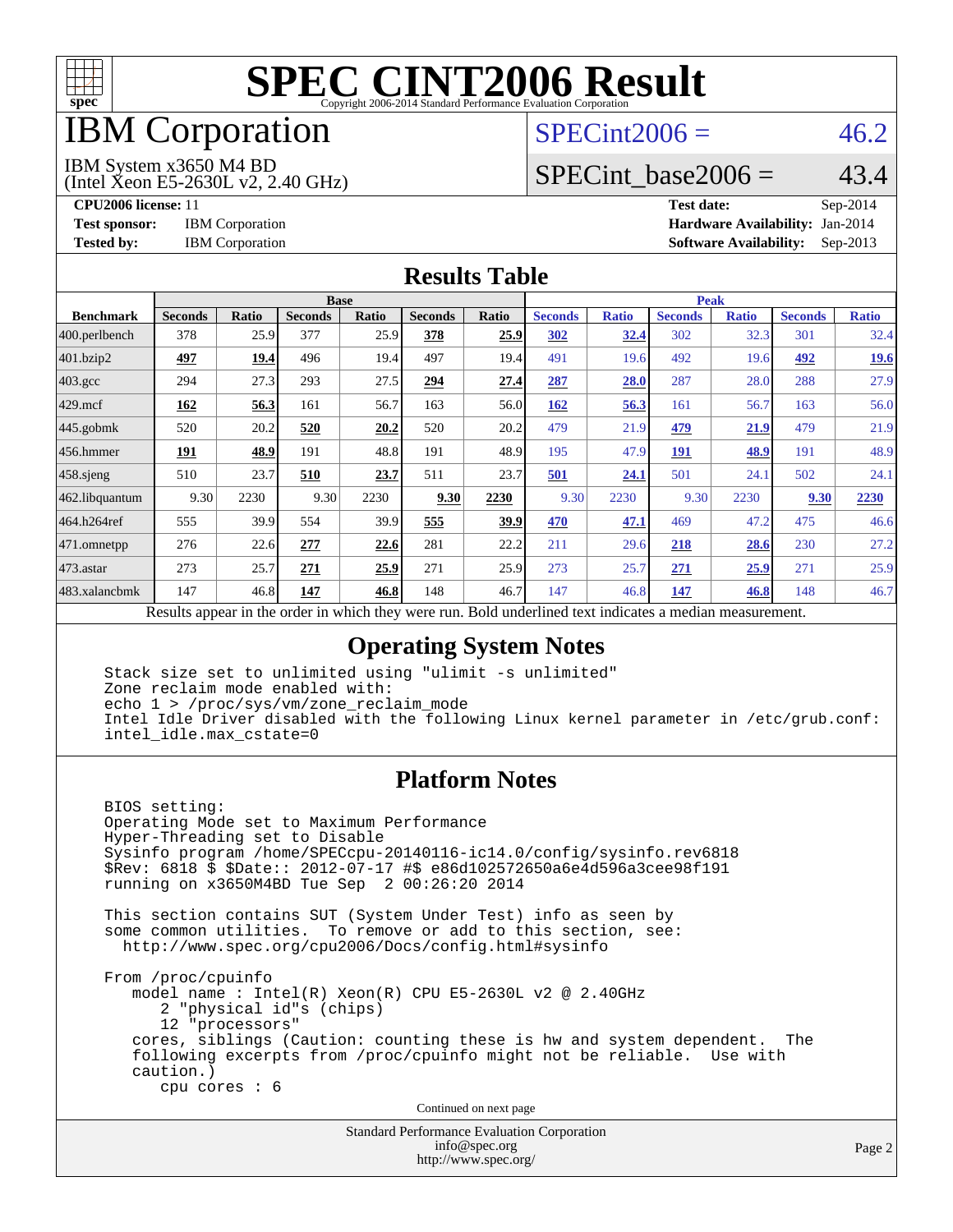

IBM Corporation

 $SPECint2006 = 46.2$  $SPECint2006 = 46.2$ 

(Intel Xeon E5-2630L v2, 2.40 GHz) IBM System x3650 M4 BD

SPECint base2006 =  $43.4$ 

**[Test sponsor:](http://www.spec.org/auto/cpu2006/Docs/result-fields.html#Testsponsor)** IBM Corporation **[Hardware Availability:](http://www.spec.org/auto/cpu2006/Docs/result-fields.html#HardwareAvailability)** Jan-2014 **[Tested by:](http://www.spec.org/auto/cpu2006/Docs/result-fields.html#Testedby)** IBM Corporation **[Software Availability:](http://www.spec.org/auto/cpu2006/Docs/result-fields.html#SoftwareAvailability)** Sep-2013

**[CPU2006 license:](http://www.spec.org/auto/cpu2006/Docs/result-fields.html#CPU2006license)** 11 **[Test date:](http://www.spec.org/auto/cpu2006/Docs/result-fields.html#Testdate)** Sep-2014

#### **[Platform Notes \(Continued\)](http://www.spec.org/auto/cpu2006/Docs/result-fields.html#PlatformNotes)**

 siblings : 6 physical 0: cores 0 1 2 3 4 5 physical 1: cores 0 1 2 3 4 5 cache size : 15360 KB From /proc/meminfo MemTotal: 264614716 kB HugePages\_Total: 0<br>Hugepagesize: 2048 kB Hugepagesize: /usr/bin/lsb\_release -d Red Hat Enterprise Linux Server release 6.4 (Santiago) From /etc/\*release\* /etc/\*version\* redhat-release: Red Hat Enterprise Linux Server release 6.4 (Santiago) system-release: Red Hat Enterprise Linux Server release 6.4 (Santiago) system-release-cpe: cpe:/o:redhat:enterprise\_linux:6server:ga:server uname -a: Linux x3650M4BD 2.6.32-358.el6.x86\_64 #1 SMP Tue Jan 29 11:47:41 EST 2013 x86\_64 x86\_64 x86\_64 GNU/Linux run-level 3 Sep 1 17:31 SPEC is set to: /home/SPECcpu-20140116-ic14.0 Size Used Avail Use% Mounted on /dev/mapper/vg\_x3650m4bd-lv\_home ext4 404G 67G 317G 18% /home Additional information from dmidecode: BIOS IBM -[YOE103BUS-1.10]- 02/14/2014 Memory: 16x Samsung M393B2G70QH0-CMA 16 GB 1600 MHz 2 rank (End of data from sysinfo program)

#### **[General Notes](http://www.spec.org/auto/cpu2006/Docs/result-fields.html#GeneralNotes)**

Environment variables set by runspec before the start of the run: KMP AFFINITY = "granularity=fine, scatter" LD\_LIBRARY\_PATH = "/home/SPECcpu-20140116-ic14.0/libs/32:/home/SPECcpu-20140116-ic14.0/libs/64:/home/SPECcpu-20140116-ic14.0/sh" OMP\_NUM\_THREADS = "12"

 Binaries compiled on a system with 1x Core i7-860 CPU + 8GB memory using RedHat EL 6.4 Transparent Huge Pages enabled with: echo always > /sys/kernel/mm/redhat\_transparent\_hugepage/enabled runspec command invoked through numactl i.e.: numactl --interleave=all runspec <etc>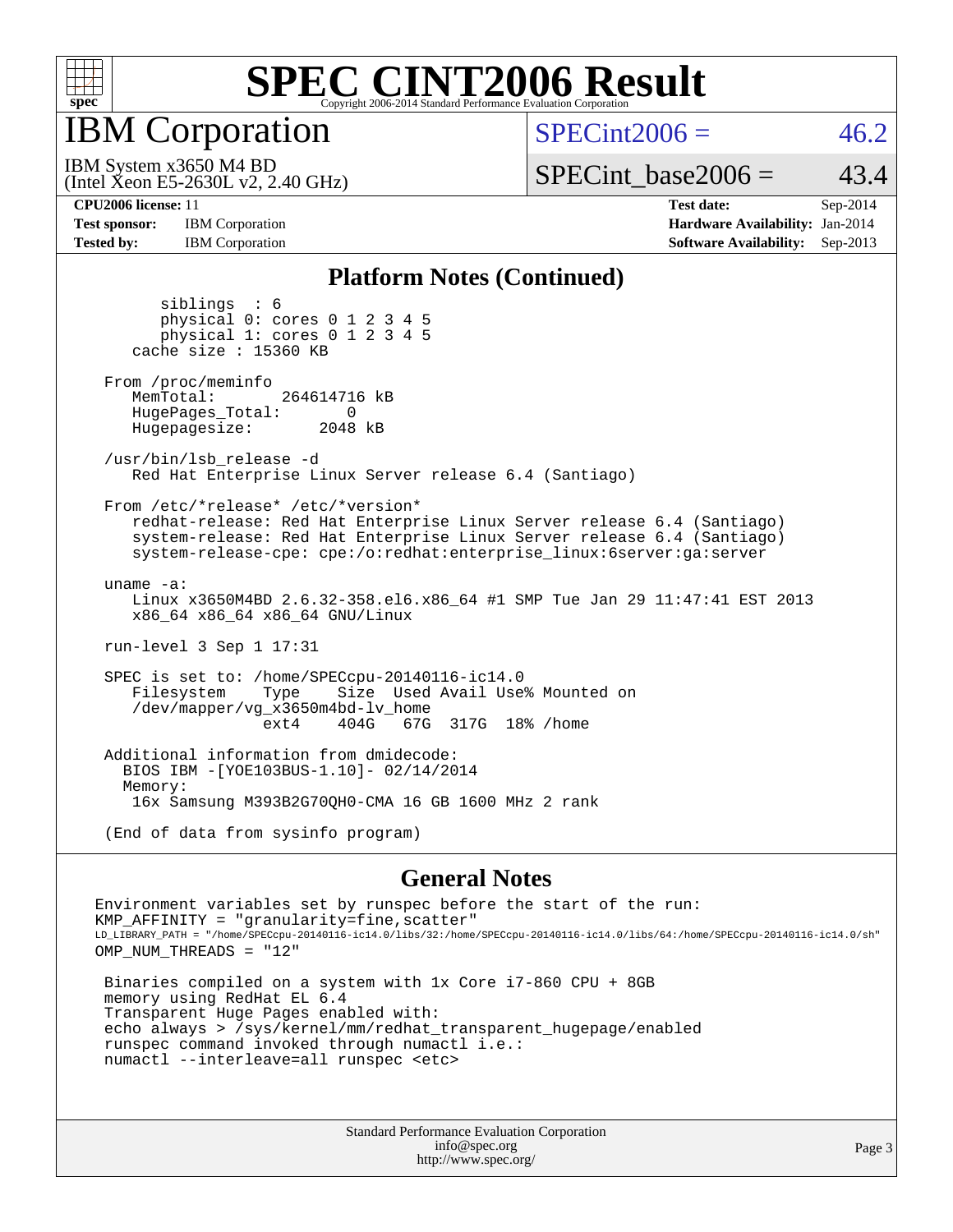

### IBM Corporation

 $SPECint2006 = 46.2$  $SPECint2006 = 46.2$ 

(Intel Xeon E5-2630L v2, 2.40 GHz) IBM System x3650 M4 BD

SPECint base2006 =  $43.4$ 

**[Test sponsor:](http://www.spec.org/auto/cpu2006/Docs/result-fields.html#Testsponsor)** IBM Corporation **[Hardware Availability:](http://www.spec.org/auto/cpu2006/Docs/result-fields.html#HardwareAvailability)** Jan-2014

**[CPU2006 license:](http://www.spec.org/auto/cpu2006/Docs/result-fields.html#CPU2006license)** 11 **[Test date:](http://www.spec.org/auto/cpu2006/Docs/result-fields.html#Testdate)** Sep-2014 **[Tested by:](http://www.spec.org/auto/cpu2006/Docs/result-fields.html#Testedby)** IBM Corporation **[Software Availability:](http://www.spec.org/auto/cpu2006/Docs/result-fields.html#SoftwareAvailability)** Sep-2013

### **[Base Compiler Invocation](http://www.spec.org/auto/cpu2006/Docs/result-fields.html#BaseCompilerInvocation)**

[C benchmarks](http://www.spec.org/auto/cpu2006/Docs/result-fields.html#Cbenchmarks):  $\text{icc}$   $-\text{m64}$ 

[C++ benchmarks:](http://www.spec.org/auto/cpu2006/Docs/result-fields.html#CXXbenchmarks) [icpc -m64](http://www.spec.org/cpu2006/results/res2014q3/cpu2006-20140901-31135.flags.html#user_CXXbase_intel_icpc_64bit_fc66a5337ce925472a5c54ad6a0de310)

#### **[Base Portability Flags](http://www.spec.org/auto/cpu2006/Docs/result-fields.html#BasePortabilityFlags)**

 400.perlbench: [-DSPEC\\_CPU\\_LP64](http://www.spec.org/cpu2006/results/res2014q3/cpu2006-20140901-31135.flags.html#b400.perlbench_basePORTABILITY_DSPEC_CPU_LP64) [-DSPEC\\_CPU\\_LINUX\\_X64](http://www.spec.org/cpu2006/results/res2014q3/cpu2006-20140901-31135.flags.html#b400.perlbench_baseCPORTABILITY_DSPEC_CPU_LINUX_X64) 401.bzip2: [-DSPEC\\_CPU\\_LP64](http://www.spec.org/cpu2006/results/res2014q3/cpu2006-20140901-31135.flags.html#suite_basePORTABILITY401_bzip2_DSPEC_CPU_LP64) 403.gcc: [-DSPEC\\_CPU\\_LP64](http://www.spec.org/cpu2006/results/res2014q3/cpu2006-20140901-31135.flags.html#suite_basePORTABILITY403_gcc_DSPEC_CPU_LP64) 429.mcf: [-DSPEC\\_CPU\\_LP64](http://www.spec.org/cpu2006/results/res2014q3/cpu2006-20140901-31135.flags.html#suite_basePORTABILITY429_mcf_DSPEC_CPU_LP64) 445.gobmk: [-DSPEC\\_CPU\\_LP64](http://www.spec.org/cpu2006/results/res2014q3/cpu2006-20140901-31135.flags.html#suite_basePORTABILITY445_gobmk_DSPEC_CPU_LP64) 456.hmmer: [-DSPEC\\_CPU\\_LP64](http://www.spec.org/cpu2006/results/res2014q3/cpu2006-20140901-31135.flags.html#suite_basePORTABILITY456_hmmer_DSPEC_CPU_LP64) 458.sjeng: [-DSPEC\\_CPU\\_LP64](http://www.spec.org/cpu2006/results/res2014q3/cpu2006-20140901-31135.flags.html#suite_basePORTABILITY458_sjeng_DSPEC_CPU_LP64) 462.libquantum: [-DSPEC\\_CPU\\_LP64](http://www.spec.org/cpu2006/results/res2014q3/cpu2006-20140901-31135.flags.html#suite_basePORTABILITY462_libquantum_DSPEC_CPU_LP64) [-DSPEC\\_CPU\\_LINUX](http://www.spec.org/cpu2006/results/res2014q3/cpu2006-20140901-31135.flags.html#b462.libquantum_baseCPORTABILITY_DSPEC_CPU_LINUX) 464.h264ref: [-DSPEC\\_CPU\\_LP64](http://www.spec.org/cpu2006/results/res2014q3/cpu2006-20140901-31135.flags.html#suite_basePORTABILITY464_h264ref_DSPEC_CPU_LP64) 471.omnetpp: [-DSPEC\\_CPU\\_LP64](http://www.spec.org/cpu2006/results/res2014q3/cpu2006-20140901-31135.flags.html#suite_basePORTABILITY471_omnetpp_DSPEC_CPU_LP64) 473.astar: [-DSPEC\\_CPU\\_LP64](http://www.spec.org/cpu2006/results/res2014q3/cpu2006-20140901-31135.flags.html#suite_basePORTABILITY473_astar_DSPEC_CPU_LP64) 483.xalancbmk: [-DSPEC\\_CPU\\_LP64](http://www.spec.org/cpu2006/results/res2014q3/cpu2006-20140901-31135.flags.html#suite_basePORTABILITY483_xalancbmk_DSPEC_CPU_LP64) [-DSPEC\\_CPU\\_LINUX](http://www.spec.org/cpu2006/results/res2014q3/cpu2006-20140901-31135.flags.html#b483.xalancbmk_baseCXXPORTABILITY_DSPEC_CPU_LINUX)

#### **[Base Optimization Flags](http://www.spec.org/auto/cpu2006/Docs/result-fields.html#BaseOptimizationFlags)**

[C benchmarks](http://www.spec.org/auto/cpu2006/Docs/result-fields.html#Cbenchmarks):

[-xSSE4.2](http://www.spec.org/cpu2006/results/res2014q3/cpu2006-20140901-31135.flags.html#user_CCbase_f-xSSE42_f91528193cf0b216347adb8b939d4107) [-ipo](http://www.spec.org/cpu2006/results/res2014q3/cpu2006-20140901-31135.flags.html#user_CCbase_f-ipo) [-O3](http://www.spec.org/cpu2006/results/res2014q3/cpu2006-20140901-31135.flags.html#user_CCbase_f-O3) [-no-prec-div](http://www.spec.org/cpu2006/results/res2014q3/cpu2006-20140901-31135.flags.html#user_CCbase_f-no-prec-div) [-parallel](http://www.spec.org/cpu2006/results/res2014q3/cpu2006-20140901-31135.flags.html#user_CCbase_f-parallel) [-opt-prefetch](http://www.spec.org/cpu2006/results/res2014q3/cpu2006-20140901-31135.flags.html#user_CCbase_f-opt-prefetch) [-auto-p32](http://www.spec.org/cpu2006/results/res2014q3/cpu2006-20140901-31135.flags.html#user_CCbase_f-auto-p32)

[C++ benchmarks:](http://www.spec.org/auto/cpu2006/Docs/result-fields.html#CXXbenchmarks)

[-xSSE4.2](http://www.spec.org/cpu2006/results/res2014q3/cpu2006-20140901-31135.flags.html#user_CXXbase_f-xSSE42_f91528193cf0b216347adb8b939d4107) [-ipo](http://www.spec.org/cpu2006/results/res2014q3/cpu2006-20140901-31135.flags.html#user_CXXbase_f-ipo) [-O3](http://www.spec.org/cpu2006/results/res2014q3/cpu2006-20140901-31135.flags.html#user_CXXbase_f-O3) [-no-prec-div](http://www.spec.org/cpu2006/results/res2014q3/cpu2006-20140901-31135.flags.html#user_CXXbase_f-no-prec-div) [-opt-prefetch](http://www.spec.org/cpu2006/results/res2014q3/cpu2006-20140901-31135.flags.html#user_CXXbase_f-opt-prefetch) [-auto-p32](http://www.spec.org/cpu2006/results/res2014q3/cpu2006-20140901-31135.flags.html#user_CXXbase_f-auto-p32) [-Wl,-z,muldefs](http://www.spec.org/cpu2006/results/res2014q3/cpu2006-20140901-31135.flags.html#user_CXXbase_link_force_multiple1_74079c344b956b9658436fd1b6dd3a8a) [-L/sh -lsmartheap64](http://www.spec.org/cpu2006/results/res2014q3/cpu2006-20140901-31135.flags.html#user_CXXbase_SmartHeap64_ed4ef857ce90951921efb0d91eb88472)

#### **[Base Other Flags](http://www.spec.org/auto/cpu2006/Docs/result-fields.html#BaseOtherFlags)**

[C benchmarks](http://www.spec.org/auto/cpu2006/Docs/result-fields.html#Cbenchmarks):

403.gcc: [-Dalloca=\\_alloca](http://www.spec.org/cpu2006/results/res2014q3/cpu2006-20140901-31135.flags.html#b403.gcc_baseEXTRA_CFLAGS_Dalloca_be3056838c12de2578596ca5467af7f3)

### **[Peak Compiler Invocation](http://www.spec.org/auto/cpu2006/Docs/result-fields.html#PeakCompilerInvocation)**

[C benchmarks \(except as noted below\)](http://www.spec.org/auto/cpu2006/Docs/result-fields.html#Cbenchmarksexceptasnotedbelow):  $\text{icc}$  -m64

Continued on next page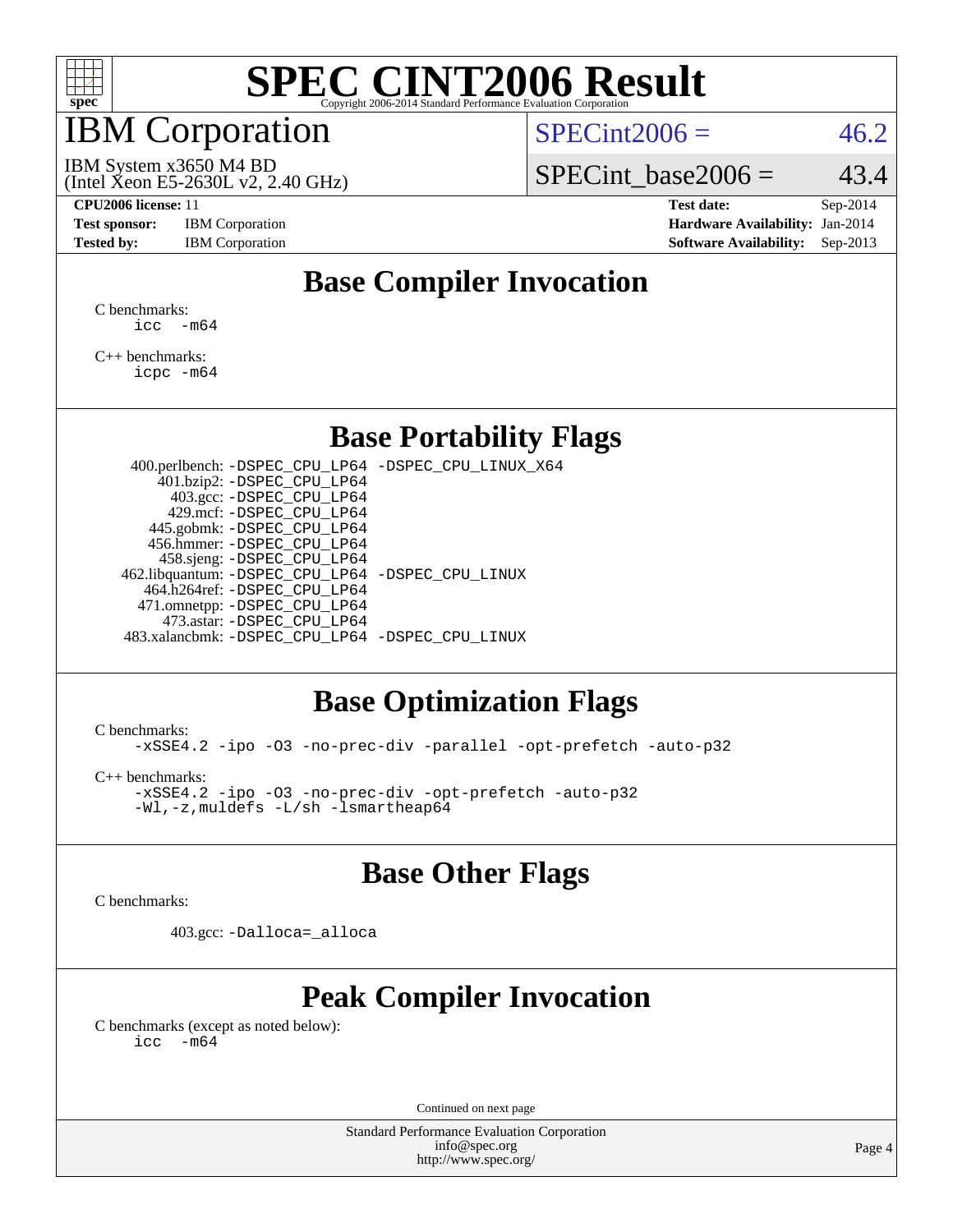

IBM Corporation

 $SPECint2006 = 46.2$  $SPECint2006 = 46.2$ 

(Intel Xeon E5-2630L v2, 2.40 GHz) IBM System x3650 M4 BD

SPECint base2006 =  $43.4$ 

**[CPU2006 license:](http://www.spec.org/auto/cpu2006/Docs/result-fields.html#CPU2006license)** 11 **[Test date:](http://www.spec.org/auto/cpu2006/Docs/result-fields.html#Testdate)** Sep-2014 **[Test sponsor:](http://www.spec.org/auto/cpu2006/Docs/result-fields.html#Testsponsor)** IBM Corporation **[Hardware Availability:](http://www.spec.org/auto/cpu2006/Docs/result-fields.html#HardwareAvailability)** Jan-2014 [Tested by:](http://www.spec.org/auto/cpu2006/Docs/result-fields.html#Testedby) IBM Corporation **[Software Availability:](http://www.spec.org/auto/cpu2006/Docs/result-fields.html#SoftwareAvailability)** Sep-2013

# **[Peak Compiler Invocation \(Continued\)](http://www.spec.org/auto/cpu2006/Docs/result-fields.html#PeakCompilerInvocation)**

400.perlbench: [icc -m32](http://www.spec.org/cpu2006/results/res2014q3/cpu2006-20140901-31135.flags.html#user_peakCCLD400_perlbench_intel_icc_a6a621f8d50482236b970c6ac5f55f93)

445.gobmk: [icc -m32](http://www.spec.org/cpu2006/results/res2014q3/cpu2006-20140901-31135.flags.html#user_peakCCLD445_gobmk_intel_icc_a6a621f8d50482236b970c6ac5f55f93)

464.h264ref: [icc -m32](http://www.spec.org/cpu2006/results/res2014q3/cpu2006-20140901-31135.flags.html#user_peakCCLD464_h264ref_intel_icc_a6a621f8d50482236b970c6ac5f55f93)

[C++ benchmarks \(except as noted below\):](http://www.spec.org/auto/cpu2006/Docs/result-fields.html#CXXbenchmarksexceptasnotedbelow) [icpc -m64](http://www.spec.org/cpu2006/results/res2014q3/cpu2006-20140901-31135.flags.html#user_CXXpeak_intel_icpc_64bit_fc66a5337ce925472a5c54ad6a0de310)

471.omnetpp: [icpc -m32](http://www.spec.org/cpu2006/results/res2014q3/cpu2006-20140901-31135.flags.html#user_peakCXXLD471_omnetpp_intel_icpc_4e5a5ef1a53fd332b3c49e69c3330699)

#### **[Peak Portability Flags](http://www.spec.org/auto/cpu2006/Docs/result-fields.html#PeakPortabilityFlags)**

```
 400.perlbench: -DSPEC_CPU_LINUX_IA32
    401.bzip2: -DSPEC_CPU_LP64
      403.gcc: -DSPEC_CPU_LP64
     429.mcf: -DSPEC_CPU_LP64
   456.hmmer: -DSPEC_CPU_LP64
    458.sjeng: -DSPEC_CPU_LP64
462.libquantum: -DSPEC_CPU_LP64 -DSPEC_CPU_LINUX
     473.astar: -DSPEC_CPU_LP64
483.xalancbmk: -DSPEC_CPU_LP64 -DSPEC_CPU_LINUX
```
## **[Peak Optimization Flags](http://www.spec.org/auto/cpu2006/Docs/result-fields.html#PeakOptimizationFlags)**

[C benchmarks](http://www.spec.org/auto/cpu2006/Docs/result-fields.html#Cbenchmarks):

```
 400.perlbench: -xSSE4.2(pass 2) -prof-gen(pass 1) -ipo(pass 2)
           -O3(pass 2) -no-prec-div(pass 2) -prof-use(pass 2)
          -opt-prefetch -ansi-alias
   401.bzip2: -xSSE4.2(pass 2) -prof-gen(pass 1) -ipo(pass 2)
           -O3(pass 2) -no-prec-div -prof-use(pass 2) -auto-ilp32
           -opt-prefetch -ansi-alias
    403.gcc: -xSSE4.2 -ipo -O3 -no-prec-div -inline-calloc
           -opt-malloc-options=3 -auto-ilp32
   429.mcf: basepeak = yes
  445.gobmk: -xSSE4.2(pass 2) -prof-gen(pass 1) -prof-use(pass 2)
           -ansi-alias
  456.hmmer: -xSSE4.2 -ipo -O3 -no-prec-div -unroll2 -auto-ilp32
           -ansi-alias
```
Continued on next page